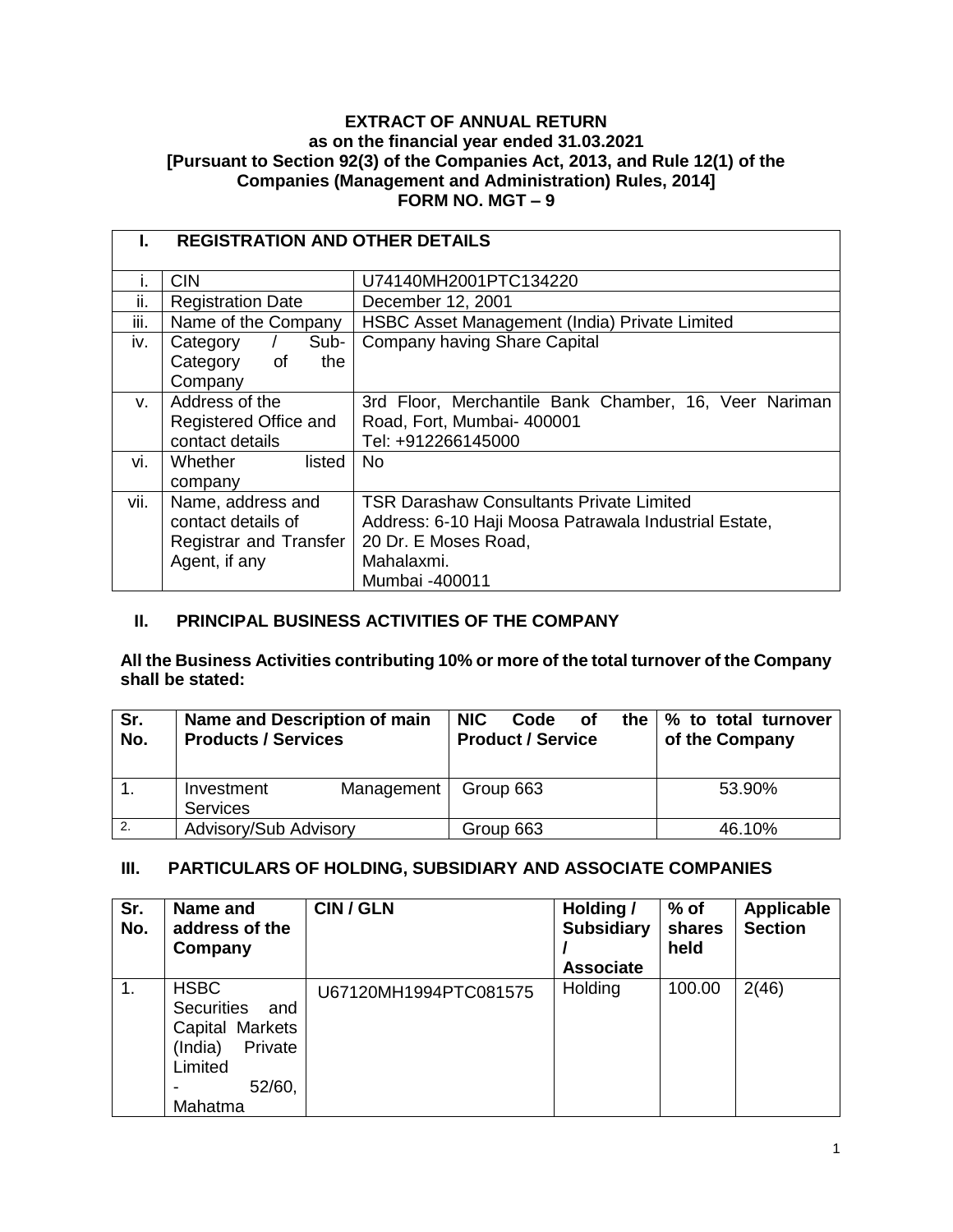| Sr.<br>No. | Name and<br>address of the<br>Company                         | CIN / GLN | Holding /<br><b>Subsidiary</b><br><b>Associate</b> | % of<br>shares<br>held | Applicable<br><b>Section</b> |
|------------|---------------------------------------------------------------|-----------|----------------------------------------------------|------------------------|------------------------------|
|            | Gandhi<br>Road,<br>Mumbai,<br>Fort.<br>Maharashtra,<br>400001 |           |                                                    |                        |                              |

# **IV. SHARE HOLDING PATTERN (Equity Share Capital Breakup as percentage of Total Equity)**

# **(i) Category-wise Share Holding**

|              | <b>Category of</b><br><b>Shareholders</b>                                      | No. of Shares held at the<br>beginning of the year |                          |                          |                             | No. of Shares held at the<br>end of the year |                          |                     |                                                      | $\frac{9}{6}$<br>Change<br>during<br>the year |
|--------------|--------------------------------------------------------------------------------|----------------------------------------------------|--------------------------|--------------------------|-----------------------------|----------------------------------------------|--------------------------|---------------------|------------------------------------------------------|-----------------------------------------------|
|              |                                                                                | <b>Demat</b>                                       | <b>Physical</b>          | <b>Total</b>             | % of Total<br><b>Shares</b> | <b>Demat</b>                                 | <b>Physical</b>          | <b>Total</b>        | $\frac{9}{6}$<br>of<br><b>Total</b><br><b>Shares</b> |                                               |
| А.           | <b>Promoters</b>                                                               |                                                    |                          |                          |                             |                                              |                          |                     |                                                      |                                               |
| 1)           | Indian                                                                         |                                                    |                          |                          |                             |                                              |                          |                     |                                                      |                                               |
| a)           | Individual / HUF                                                               | $\blacksquare$                                     | $\overline{\phantom{a}}$ | $\blacksquare$           | $\blacksquare$              | $\blacksquare$                               | $\blacksquare$           | $\blacksquare$      | $\blacksquare$                                       | $\blacksquare$                                |
| b)           | Central Govt.                                                                  | $\blacksquare$                                     | ÷,                       | $\overline{\phantom{a}}$ | $\mathbf{r}$                | $\overline{a}$                               | $\overline{\phantom{a}}$ | $\blacksquare$      | $\blacksquare$                                       | $\blacksquare$                                |
| $\mathbf{c}$ | State Govt.(s)                                                                 | $\blacksquare$                                     | $\overline{a}$           | $\blacksquare$           | $\sim$                      | $\overline{a}$                               | $\blacksquare$           | $\blacksquare$      | $\overline{\phantom{a}}$                             | $\overline{\phantom{a}}$                      |
| d)           | <b>Bodies</b>                                                                  | 6,15,90                                            | $\overline{2}$           | 6,15,9                   | 100.00                      | 6,15,90                                      | $\overline{2}$           | 6,15,9              | 100.00                                               | $\blacksquare$                                |
|              | Corporate                                                                      | 9,06                                               |                          | 09,08                    |                             | 9,06                                         |                          | 09,08               |                                                      |                                               |
| e)           | Banks / FI                                                                     | $\blacksquare$                                     | $\mathbf{r}$             | $\blacksquare$           | $\mathbf{r}$                | $\blacksquare$                               | $\overline{\phantom{a}}$ |                     | $\mathbf{r}$                                         | $\blacksquare$                                |
| f            | Any Other                                                                      | $\blacksquare$                                     | $\overline{\phantom{a}}$ | $\blacksquare$           |                             | $\blacksquare$                               | $\blacksquare$           |                     |                                                      | $\blacksquare$                                |
|              | Sub-Total (A)(1):                                                              | 6,15,90                                            | $\overline{2}$           | 6,15,9                   | 100.00                      | 6,15,90                                      | $\overline{2}$           | 6,15,9              | 100.00                                               | $\mathbf{r}$                                  |
|              |                                                                                | 9,06                                               |                          | 09,08                    |                             | 9,06                                         |                          | 09,08               |                                                      |                                               |
| 2)           | Foreign                                                                        |                                                    |                          |                          |                             |                                              |                          |                     |                                                      |                                               |
| a)           | <b>NRIS</b><br>$\overline{\phantom{0}}$<br>Individuals                         | $\blacksquare$                                     | $\blacksquare$           | $\overline{\phantom{a}}$ | $\overline{\phantom{a}}$    | $\blacksquare$                               | $\overline{\phantom{a}}$ | $\blacksquare$      | $\overline{\phantom{a}}$                             | $\blacksquare$                                |
| b)           | Other<br>Individuals                                                           | $\blacksquare$                                     | $\blacksquare$           | $\blacksquare$           | $\blacksquare$              | $\blacksquare$                               | $\blacksquare$           | $\blacksquare$      | $\blacksquare$                                       | $\blacksquare$                                |
| C)           | <b>Bodies</b><br>Corporate                                                     | $\mathbf{r}$                                       | $\sim$                   | $\blacksquare$           | $\overline{\phantom{a}}$    | $\blacksquare$                               | ä,                       | $\mathbf{r}$        | $\sim$                                               | $\blacksquare$                                |
| d)           | Banks / FI                                                                     | $\mathbf{r}$                                       | $\overline{a}$           | $\mathbf{r}$             | $\overline{a}$              | $\overline{a}$                               | $\overline{\phantom{a}}$ | $\bar{\phantom{a}}$ | $\mathbf{L}$                                         | $\overline{a}$                                |
| e)           | Any Other                                                                      | $\mathbb{Z}^2$                                     | $\mathbb{Z}^2$           | $\mathbf{r}$             | $\mathbb{Z}^2$              | $\mathbf{r}$                                 | $\overline{\phantom{a}}$ | $\bar{\phantom{a}}$ | $\mathbb{Z}^2$                                       | $\mathbb{Z}$                                  |
|              | Sub-Total (A)(2):                                                              | $\mathbf{r}$                                       | $\mathbb{Z}^2$           | $\mathbf{r}$             | $\mathbf{r}$                | $\overline{a}$                               | $\mathbf{r}$             | $\mathbf{r}$        | $\mathbf{r}$                                         | $\mathbf{r}$                                  |
| of           | <b>Total Shareholding</b><br><b>Promoters</b><br>(A)<br>$=$<br>$(A)(1)+(A)(2)$ | 6,15,90<br>9,06                                    | $\overline{2}$           | 6,15,9<br>09,08          | 100.00                      | 6,15,90<br>9,06                              | $\overline{2}$           | 6,15,9<br>09,08     | 100.00                                               | $\blacksquare$                                |
|              | <b>B.</b> Public<br>Shareholding                                               |                                                    |                          |                          |                             |                                              |                          |                     |                                                      |                                               |
| 1)           | <b>Institutions</b>                                                            |                                                    |                          |                          |                             |                                              |                          |                     |                                                      |                                               |
| a)           | Mutual Funds<br>UTI                                                            | $\overline{\phantom{a}}$                           | $\overline{\phantom{a}}$ | $\blacksquare$           | $\blacksquare$              | $\blacksquare$                               | $\blacksquare$           | $\blacksquare$      | $\blacksquare$                                       | $\overline{a}$                                |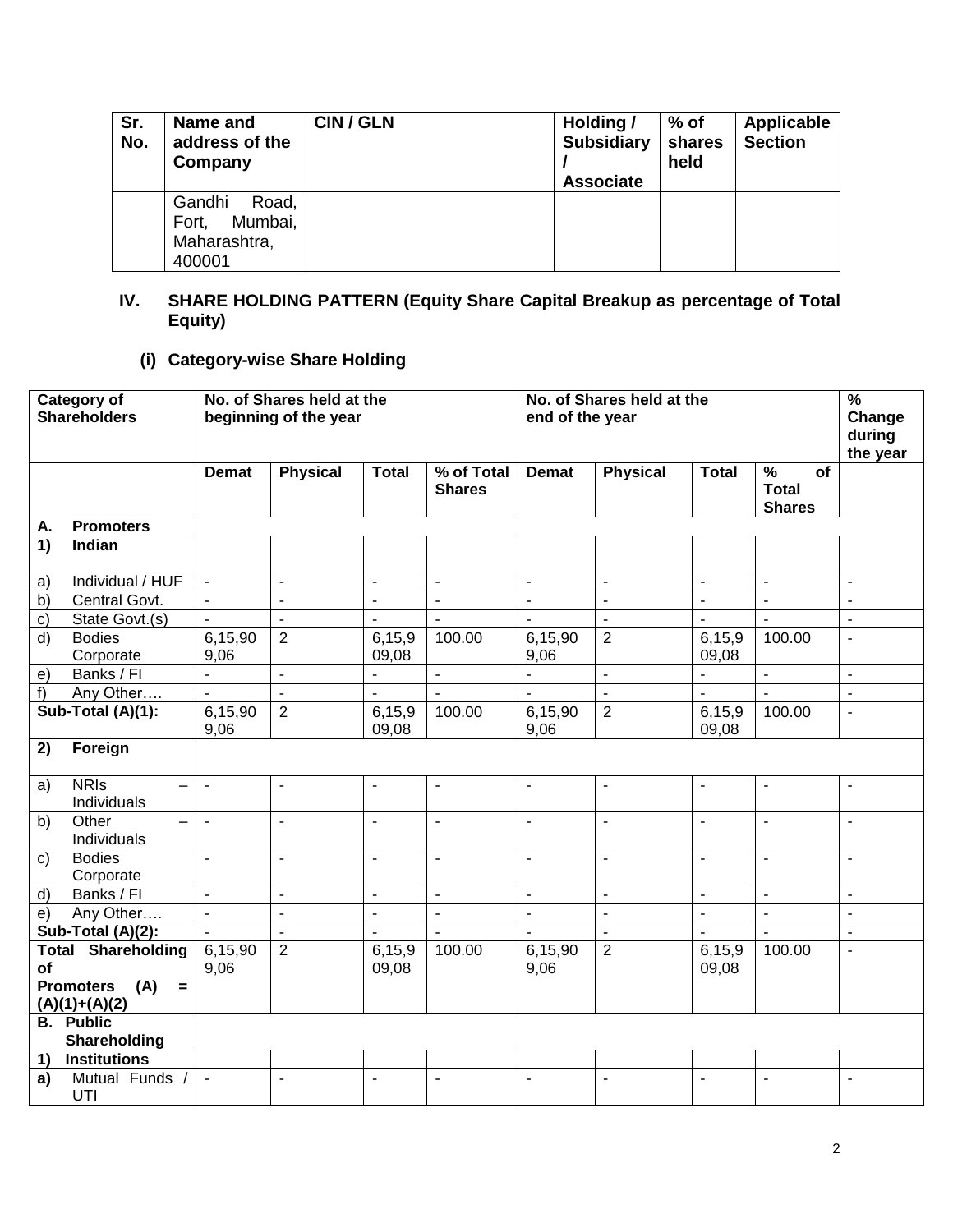| b)        | Banks / Fl                              | $\blacksquare$           | $\overline{\phantom{a}}$ | $\overline{\phantom{a}}$ | $\overline{\phantom{a}}$ | $\overline{\phantom{a}}$ | $\overline{\phantom{a}}$ | $\blacksquare$           | $\overline{\phantom{a}}$ | $\overline{\phantom{a}}$ |
|-----------|-----------------------------------------|--------------------------|--------------------------|--------------------------|--------------------------|--------------------------|--------------------------|--------------------------|--------------------------|--------------------------|
| c)        | Central Govt.                           | $\blacksquare$           | $\overline{\phantom{a}}$ | $\blacksquare$           | $\overline{\phantom{a}}$ | $\overline{\phantom{a}}$ | $\overline{\phantom{a}}$ | $\blacksquare$           | $\overline{\phantom{a}}$ | $\overline{\phantom{a}}$ |
| d)        | State Govt.(s)                          | $\overline{\phantom{a}}$ | $\overline{\phantom{a}}$ | $\blacksquare$           | $\overline{\phantom{a}}$ | $\blacksquare$           | $\overline{\phantom{a}}$ | $\blacksquare$           | $\overline{\phantom{a}}$ | $\overline{\phantom{a}}$ |
|           |                                         | $\blacksquare$           |                          |                          |                          | $\blacksquare$           |                          |                          |                          |                          |
| e)        | Venture Capital<br>Funds                |                          | $\overline{\phantom{a}}$ | $\overline{\phantom{a}}$ | $\overline{\phantom{a}}$ |                          | $\overline{\phantom{a}}$ | $\overline{\phantom{a}}$ | $\overline{\phantom{a}}$ | $\overline{\phantom{a}}$ |
| f)        | Insurance                               | $\blacksquare$           | $\overline{a}$           | $\blacksquare$           | $\overline{\phantom{a}}$ | $\blacksquare$           | $\overline{\phantom{a}}$ | $\overline{\phantom{a}}$ | $\overline{\phantom{a}}$ | $\blacksquare$           |
|           | Companies                               |                          |                          |                          |                          |                          |                          |                          |                          |                          |
| <u>g)</u> | Flls                                    | $\blacksquare$           | $\blacksquare$           | $\blacksquare$           | $\blacksquare$           | $\blacksquare$           | $\blacksquare$           | $\blacksquare$           | $\blacksquare$           | $\blacksquare$           |
| h)        | Foreign Venture<br><b>Capital Funds</b> | $\blacksquare$           | $\blacksquare$           | $\overline{\phantom{a}}$ | $\overline{\phantom{a}}$ | $\blacksquare$           | $\overline{\phantom{a}}$ | $\overline{\phantom{a}}$ | ÷                        | $\overline{\phantom{a}}$ |
| i)        | Others (specify)                        | $\blacksquare$           | $\blacksquare$           | $\blacksquare$           | $\overline{\phantom{a}}$ | $\mathbf{u}$             | $\blacksquare$           | $\blacksquare$           | $\blacksquare$           | $\blacksquare$           |
|           | Sub-Total (B)(1):                       | $\blacksquare$           | $\blacksquare$           | $\blacksquare$           | $\overline{\phantom{a}}$ | $\blacksquare$           | $\blacksquare$           | $\blacksquare$           | $\overline{\phantom{a}}$ | $\overline{\phantom{a}}$ |
| 2)        | <b>Non-Institutions</b>                 |                          |                          |                          |                          |                          |                          |                          |                          |                          |
| a)        | <b>Bodies</b>                           |                          |                          |                          |                          |                          |                          |                          |                          |                          |
|           | Corporate                               |                          |                          |                          |                          |                          |                          |                          |                          |                          |
|           | Indian<br>(i)                           | $\blacksquare$           | $\overline{a}$           | $\blacksquare$           | $\blacksquare$           | $\blacksquare$           | $\overline{\phantom{a}}$ | $\blacksquare$           | $\blacksquare$           | $\blacksquare$           |
|           | (ii) Overseas                           | $\blacksquare$           | ÷,                       | $\overline{\phantom{a}}$ | $\blacksquare$           | $\blacksquare$           | $\overline{\phantom{a}}$ | $\blacksquare$           | $\overline{\phantom{a}}$ | $\overline{\phantom{a}}$ |
| b)        | <b>Individuals</b>                      |                          |                          |                          |                          |                          |                          |                          |                          |                          |
|           | Individual                              | $\blacksquare$           | $\blacksquare$           | $\overline{\phantom{a}}$ | $\blacksquare$           | $\blacksquare$           | $\overline{a}$           | ÷,                       |                          |                          |
|           | (i)                                     |                          |                          |                          |                          |                          |                          |                          | $\overline{\phantom{a}}$ | $\blacksquare$           |
|           | Shareholders                            |                          |                          |                          |                          |                          |                          |                          |                          |                          |
|           | holding                                 |                          |                          |                          |                          |                          |                          |                          |                          |                          |
|           | nominal                                 |                          |                          |                          |                          |                          |                          |                          |                          |                          |
|           | share capital                           |                          |                          |                          |                          |                          |                          |                          |                          |                          |
|           | upto Rs. 1                              |                          |                          |                          |                          |                          |                          |                          |                          |                          |
|           | lakh                                    |                          |                          |                          |                          |                          |                          |                          |                          |                          |
|           | Individual<br>(ii)                      | $\blacksquare$           | $\blacksquare$           | $\blacksquare$           | $\blacksquare$           | $\blacksquare$           | $\overline{\phantom{a}}$ | $\blacksquare$           | ä,                       | $\overline{\phantom{a}}$ |
|           | Shareholders                            |                          |                          |                          |                          |                          |                          |                          |                          |                          |
|           | holding                                 |                          |                          |                          |                          |                          |                          |                          |                          |                          |
|           | nominal                                 |                          |                          |                          |                          |                          |                          |                          |                          |                          |
|           | share capital                           |                          |                          |                          |                          |                          |                          |                          |                          |                          |
|           | in excess of                            |                          |                          |                          |                          |                          |                          |                          |                          |                          |
|           | Rs. 1 lakh                              |                          |                          |                          |                          |                          |                          |                          |                          |                          |
| c)        | <b>Others</b>                           |                          |                          |                          |                          |                          |                          |                          |                          |                          |
|           | (specify)                               |                          |                          |                          |                          |                          |                          |                          |                          |                          |
| i.        | Shares held by                          | $\blacksquare$           | $\blacksquare$           | $\overline{\phantom{a}}$ | $\overline{\phantom{a}}$ | $\blacksquare$           | ÷                        | $\overline{\phantom{a}}$ | ۰                        | ۰                        |
|           | Pakistani                               |                          |                          |                          |                          |                          |                          |                          |                          |                          |
|           | citizens vested                         |                          |                          |                          |                          |                          |                          |                          |                          |                          |
|           | with<br>the                             |                          |                          |                          |                          |                          |                          |                          |                          |                          |
|           | Custodian<br>of                         |                          |                          |                          |                          |                          |                          |                          |                          |                          |
|           | Enemy                                   |                          |                          |                          |                          |                          |                          |                          |                          |                          |
|           | Property                                |                          |                          |                          |                          |                          |                          |                          |                          |                          |
| ii.       | Other Foreign                           | $\blacksquare$           | $\blacksquare$           | $\blacksquare$           | $\overline{\phantom{a}}$ | $\blacksquare$           | $\blacksquare$           | $\sim$                   | $\blacksquare$           | $\blacksquare$           |
|           | Nationals                               |                          |                          |                          |                          |                          |                          |                          |                          |                          |
| iii.      | Foreign Bodies                          | $\overline{\phantom{a}}$ | $\overline{\phantom{a}}$ | $\blacksquare$           | $\overline{\phantom{a}}$ | $\blacksquare$           | $\blacksquare$           | $\blacksquare$           | $\blacksquare$           | $\overline{\phantom{a}}$ |
| iv.       | NRI / OCBs                              | $\blacksquare$           | $\overline{\phantom{a}}$ | $\blacksquare$           | $\blacksquare$           | $\blacksquare$           | $\blacksquare$           | $\blacksquare$           | $\overline{\phantom{a}}$ | $\overline{\phantom{a}}$ |
| V.        | Clearing                                | $\blacksquare$           | $\blacksquare$           | $\overline{\phantom{a}}$ | $\overline{\phantom{a}}$ | $\blacksquare$           | $\overline{\phantom{a}}$ | $\blacksquare$           | $\overline{\phantom{a}}$ | $\overline{\phantom{a}}$ |
|           | Members                                 |                          |                          |                          |                          |                          |                          |                          |                          |                          |
|           |                                         |                          |                          |                          |                          |                          |                          |                          |                          |                          |
|           | <b>Clearing House</b>                   |                          |                          |                          |                          |                          |                          |                          |                          |                          |
| vi.       | <b>Trusts</b>                           | $\blacksquare$           | $\blacksquare$           | $\blacksquare$           | $\blacksquare$           | $\Box$                   | $\overline{\phantom{a}}$ | $\blacksquare$           | $\blacksquare$           | $\overline{\phantom{a}}$ |
| vii.      | <b>Limited Liability</b>                | $\blacksquare$           | ÷,                       | $\blacksquare$           | $\blacksquare$           | $\mathbf{u}$             | $\blacksquare$           | $\blacksquare$           | ä,                       | $\overline{\phantom{a}}$ |
|           | Partnership                             |                          |                          |                          |                          |                          |                          |                          |                          |                          |
| viii.     | Foreign                                 | $\blacksquare$           | $\overline{\phantom{a}}$ | $\blacksquare$           | $\blacksquare$           | $\blacksquare$           | $\overline{\phantom{a}}$ | $\blacksquare$           | $\overline{\phantom{a}}$ | $\overline{\phantom{a}}$ |
|           | Portfolio                               |                          |                          |                          |                          |                          |                          |                          |                          |                          |
|           | Investor                                |                          |                          |                          |                          |                          |                          |                          |                          |                          |
|           | (Corporate)                             |                          |                          |                          |                          |                          |                          |                          |                          |                          |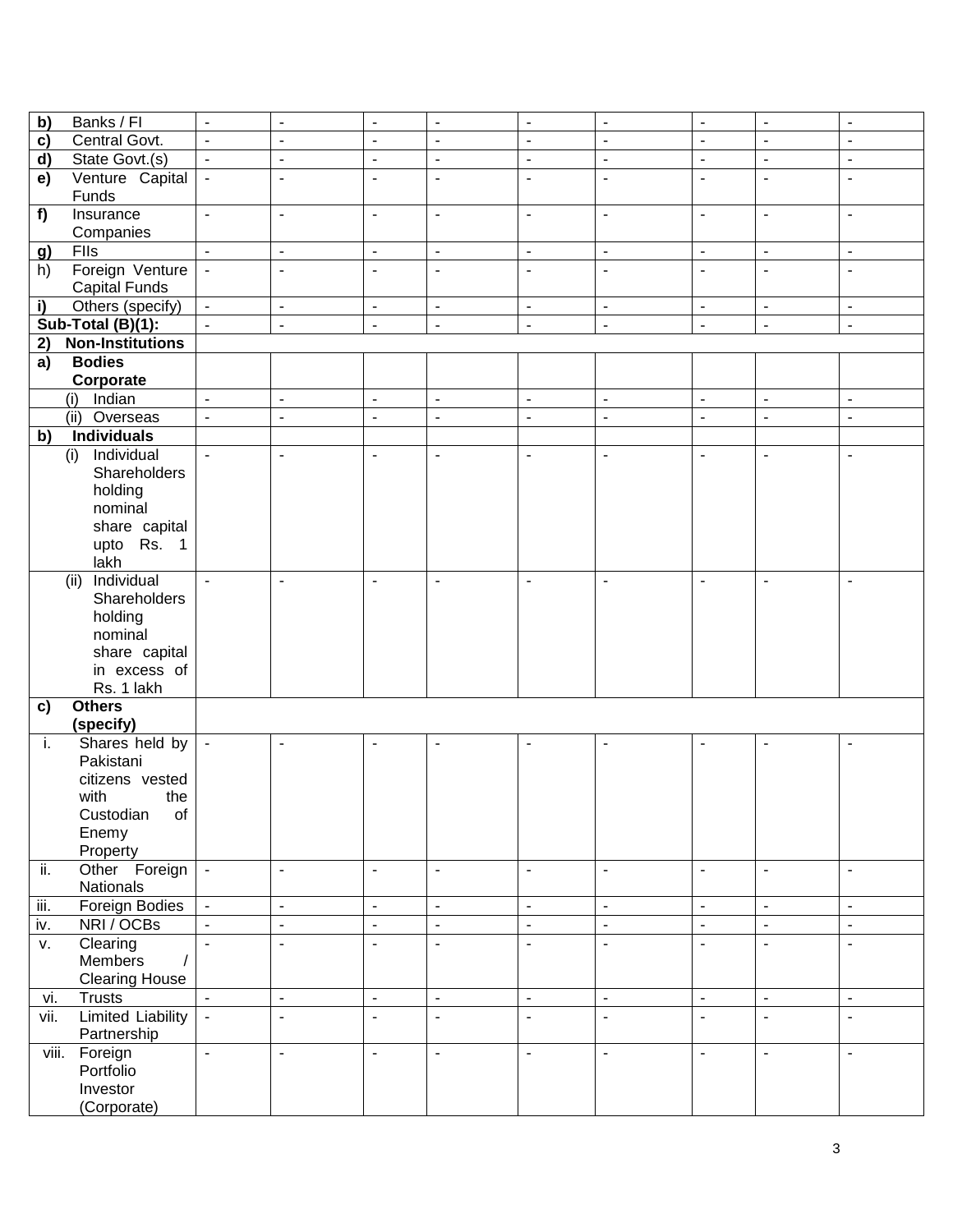| ix.<br>Qualified              | -              | -              |          | $\overline{\phantom{0}}$ | $\blacksquare$ | $\blacksquare$ | $\overline{\phantom{a}}$ | -                        |                          |
|-------------------------------|----------------|----------------|----------|--------------------------|----------------|----------------|--------------------------|--------------------------|--------------------------|
| Foreign                       |                |                |          |                          |                |                |                          |                          |                          |
| Investor                      |                |                |          |                          |                |                |                          |                          |                          |
| Sub-Total (B)(2):             | -              | -              |          | $\overline{\phantom{0}}$ | $\blacksquare$ | -              | $\overline{\phantom{a}}$ | $\overline{\phantom{0}}$ | $\overline{\phantom{0}}$ |
| <b>Public</b><br><b>Total</b> | $\blacksquare$ | -              |          | -                        | -              | $\blacksquare$ |                          | -                        |                          |
| Shareholding                  |                |                |          |                          |                |                |                          |                          |                          |
| $(B)=(B)(1)+(B)(2)$           |                |                |          |                          |                |                |                          |                          |                          |
| C. Shares held by             | $\blacksquare$ | -              |          | -                        | -              | -              |                          | $\overline{\phantom{0}}$ |                          |
| <b>Custodian for GDRs</b>     |                |                |          |                          |                |                |                          |                          |                          |
| &                             |                |                |          |                          |                |                |                          |                          |                          |
| <b>ADRs</b>                   |                |                |          |                          |                |                |                          |                          |                          |
| Grand<br>Total                | 6,15,90        | $\overline{2}$ | 6, 15, 9 | 100.00                   | 6,15,90        | $\overline{2}$ | 6,15,9                   | 100.00                   |                          |
| $(A+B+C)$                     | 9,06           |                | 09,08    |                          | 9,06           |                | 09,08                    |                          |                          |

# **(ii) Shareholding of Promoters**

| <b>Shareholders</b><br><b>Name</b>                                                              | Shareholding at the beginning of<br>the year |                                                     |                                                                                     | Shareholding at the<br>end of the year | $\%$<br>Change<br>during<br>the year                          |                                                                                |  |
|-------------------------------------------------------------------------------------------------|----------------------------------------------|-----------------------------------------------------|-------------------------------------------------------------------------------------|----------------------------------------|---------------------------------------------------------------|--------------------------------------------------------------------------------|--|
|                                                                                                 | No. of<br><b>Shares</b>                      | %<br>of<br>total<br>shares<br>of the<br>Compa<br>ny | $\%$<br>of<br><b>Shares</b><br>Pledged /<br>encumbe<br>red<br>total<br>to<br>shares | No. of<br><b>Shares</b>                | $\%$<br><b>of</b><br>total<br>shares<br>of the<br>Compa<br>ny | %<br>Οf<br><b>Shares</b><br>Pledged<br>encumb<br>ered<br>total<br>to<br>shares |  |
| <b>HSBC Securities</b><br>Capital<br>and<br>(India)<br><b>Markets</b><br><b>Private Limited</b> | 6,15,909,08                                  | 100.00                                              | Nil                                                                                 | 6,15,909,08                            | 100.00                                                        | Nil                                                                            |  |

# **(iii) Change in Promoters' Shareholding (Please specify, if there is no change)**

|                                                                                                                                                                                                            | <b>Shareholding</b><br>beginning of the year | the I<br>at                               | <b>Cumulative</b><br>during the year | <b>Shareholding</b>                       |
|------------------------------------------------------------------------------------------------------------------------------------------------------------------------------------------------------------|----------------------------------------------|-------------------------------------------|--------------------------------------|-------------------------------------------|
|                                                                                                                                                                                                            | No. of<br><b>Shares</b>                      | % of total<br>shares<br>of the<br>Company | No. of<br><b>Shares</b>              | % of total<br>shares<br>of the<br>Company |
| At the beginning of the year                                                                                                                                                                               |                                              | No change during the year                 |                                      |                                           |
| in<br>wise<br>Increase/Decrease<br>Date<br>Promoters Shareholding during the year<br>the<br>for<br>specifying<br>reasons<br>increase/decrease<br>(e.g.<br>allotment/transfer/bonus/sweat<br>equity<br>etc) |                                              | No change during the year                 |                                      |                                           |
| At the end of the year                                                                                                                                                                                     |                                              | No change during the year                 |                                      |                                           |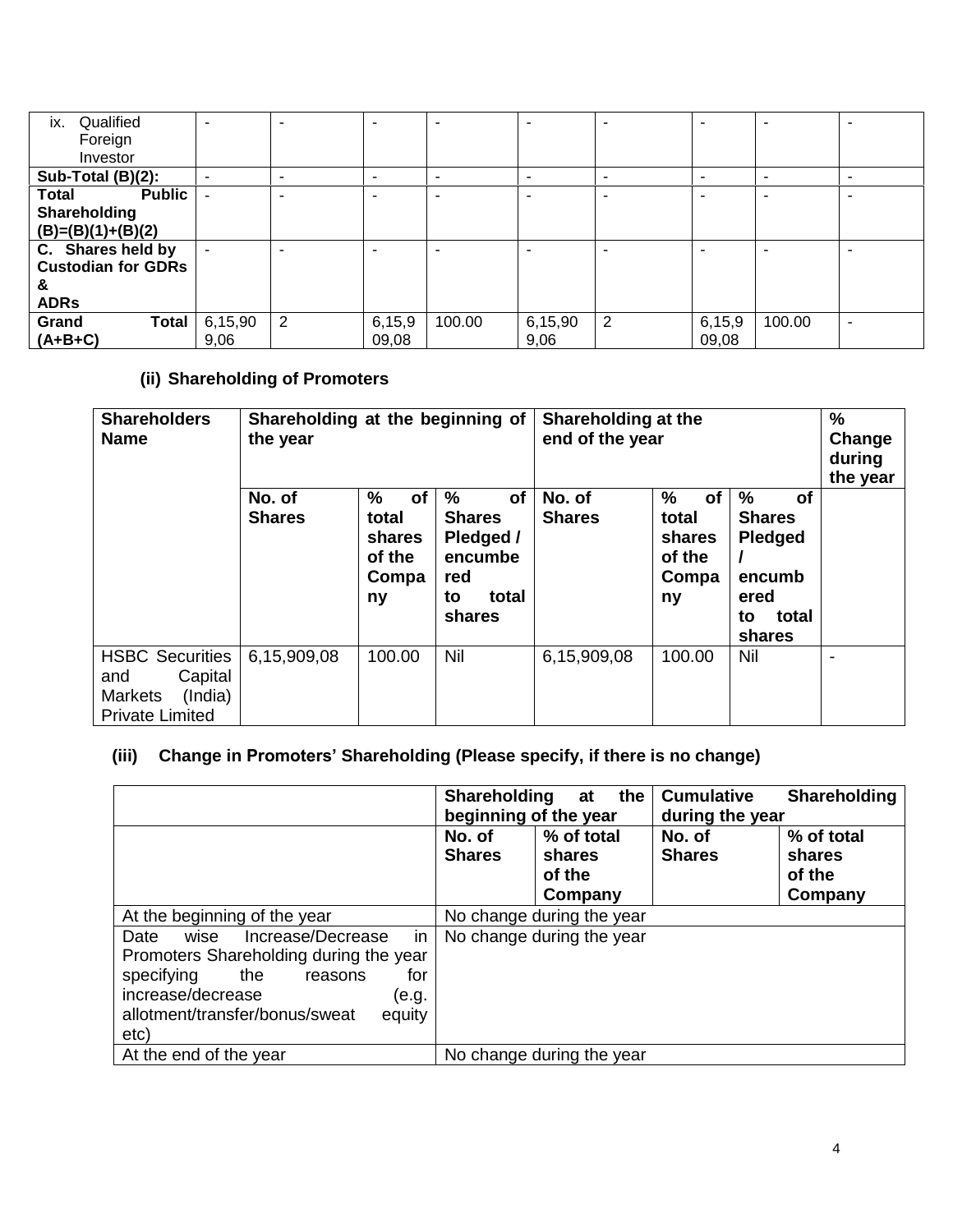**(iv) Shareholding Pattern of Top Ten Shareholders (Other than Directors, Promoters and Holders of GDRs and ADRs)**

| For | Each                | <b>of</b> | the | Top |  | 10   Shareholding     | at         |  | the   Shareholding at the |            |
|-----|---------------------|-----------|-----|-----|--|-----------------------|------------|--|---------------------------|------------|
|     | <b>Shareholders</b> |           |     |     |  | beginning of the year |            |  | end of the year           |            |
|     |                     |           |     |     |  | No. of                | % of total |  | No. of                    | % of total |
|     |                     |           |     |     |  | <b>Shares</b>         | shares     |  | <b>Shares</b>             | shares     |
|     |                     |           |     |     |  |                       | of the     |  |                           | of the     |
|     |                     |           |     |     |  |                       | Company    |  |                           | Company    |
|     | <b>NIL</b>          |           |     |     |  |                       |            |  |                           |            |

### **(v) Shareholding of Directors and Key Managerial Personnel – Nil**

#### **V. INDEBTEDNESS - Nil**

**Indebtedness of the Company including interest outstanding/accrued but not due for payment**

|                                      | <b>Secured Loans</b><br>excluding<br>deposits | <b>Unsecured</b><br>Loans | <b>Deposits</b> | <b>Total</b><br>Indebtedness |
|--------------------------------------|-----------------------------------------------|---------------------------|-----------------|------------------------------|
| Indebtedness at the beginning        |                                               |                           |                 |                              |
| of the financial year                |                                               |                           |                 |                              |
| <b>Principal Amount</b><br>L.        |                                               |                           |                 |                              |
| ii.<br>Interest due but not paid     | -                                             |                           |                 |                              |
| iii.<br>Interest accrued but not due | ۰                                             |                           |                 |                              |
| Total (i+ii+iii)                     |                                               |                           |                 |                              |
| <b>Indebtedness</b><br>Change<br>in  |                                               |                           |                 |                              |
| during the financial year            |                                               |                           |                 |                              |
| <b>Addition</b>                      |                                               |                           |                 |                              |
| Reduction                            |                                               |                           |                 |                              |
| <b>Net Change</b>                    |                                               |                           |                 |                              |
| Indebtedness at the end of the       |                                               |                           |                 |                              |
| financial year                       |                                               |                           |                 |                              |
| <b>Principal Amount</b><br>i.        | -                                             |                           |                 |                              |
| ii.<br>Interest due but not paid     |                                               |                           |                 |                              |
| iii.<br>Interest accrued but not     |                                               |                           |                 |                              |
| due                                  |                                               |                           |                 |                              |
| Total (i+ii+iii)                     |                                               |                           |                 |                              |

**Future interest payable over the lease period is not included in above presentation**

- **VI. REMUNERATION OF DIRECTORS AND KEY MANAGERIAL PERSONNEL**
- **A. Remuneration to Managing Director, Whole-time Directors and/or Manager: Refer Annexure C**
- **B. Remuneration to other Directors: Not Applicable**